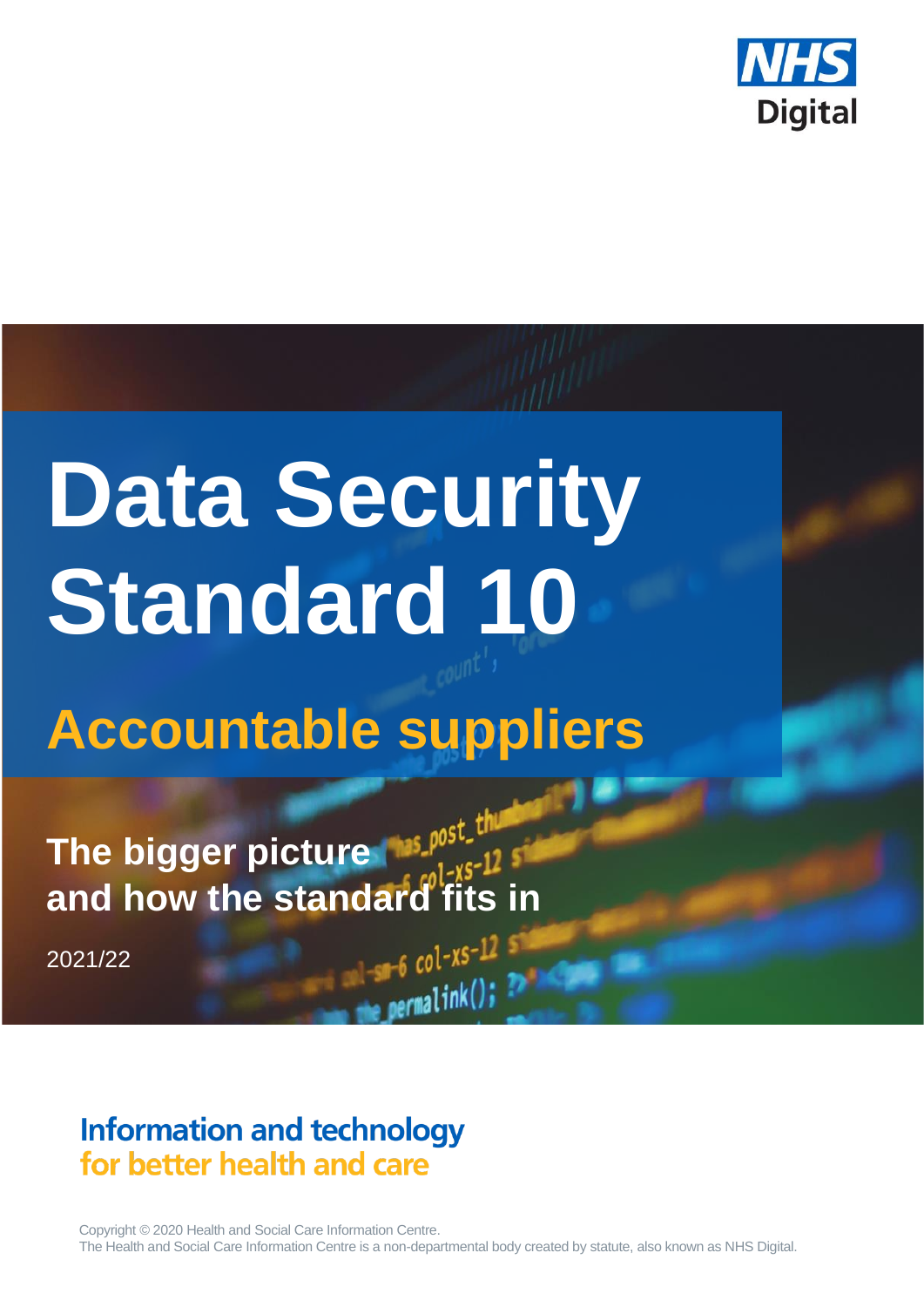## **Contents**

| <b>Overview</b>                                                                    | $\mathbf{3}$ |
|------------------------------------------------------------------------------------|--------------|
| <b>Using professional judgment</b>                                                 | 4            |
| <b>Know your suppliers</b>                                                         | 5            |
| List them                                                                          | 5            |
| Supply chains                                                                      | 6            |
| Cloud supplier                                                                     | 6            |
| Contracts                                                                          | 7            |
| When is a contract needed?                                                         | 8            |
| Why are contracts between controllers and processors important?                    | 8            |
| What needs to be included in the contract?                                         | 8            |
| Can standard contracts clauses be used?                                            | 9            |
| What responsibilities and liabilities do processors have in their own right?       | 10           |
| Due diligence                                                                      | 10           |
| Prior to awarding a contract                                                       | 10           |
| <b>Supplier Certification</b>                                                      | 10           |
| Outsourced responsibility                                                          | 12           |
| Suppliers / data processors / joint controllers completing a toolkit               | 13           |
| Managing supplier incidents                                                        | 14           |
| Non-compliance with NDG Data Security Standards due to supplier / processor issues | 15           |
| <b>Risk</b>                                                                        | 16           |
| With a little help from your friends                                               | 17           |
| Appendix 1 -                                                                       | 18           |
| Table of Data Security Level 10 Assertions                                         | 18           |
| Appendix 2 -                                                                       | 20           |
| Useful resources                                                                   | 20           |
| Appendix 3-                                                                        | 22           |
| Data security reports                                                              | 22           |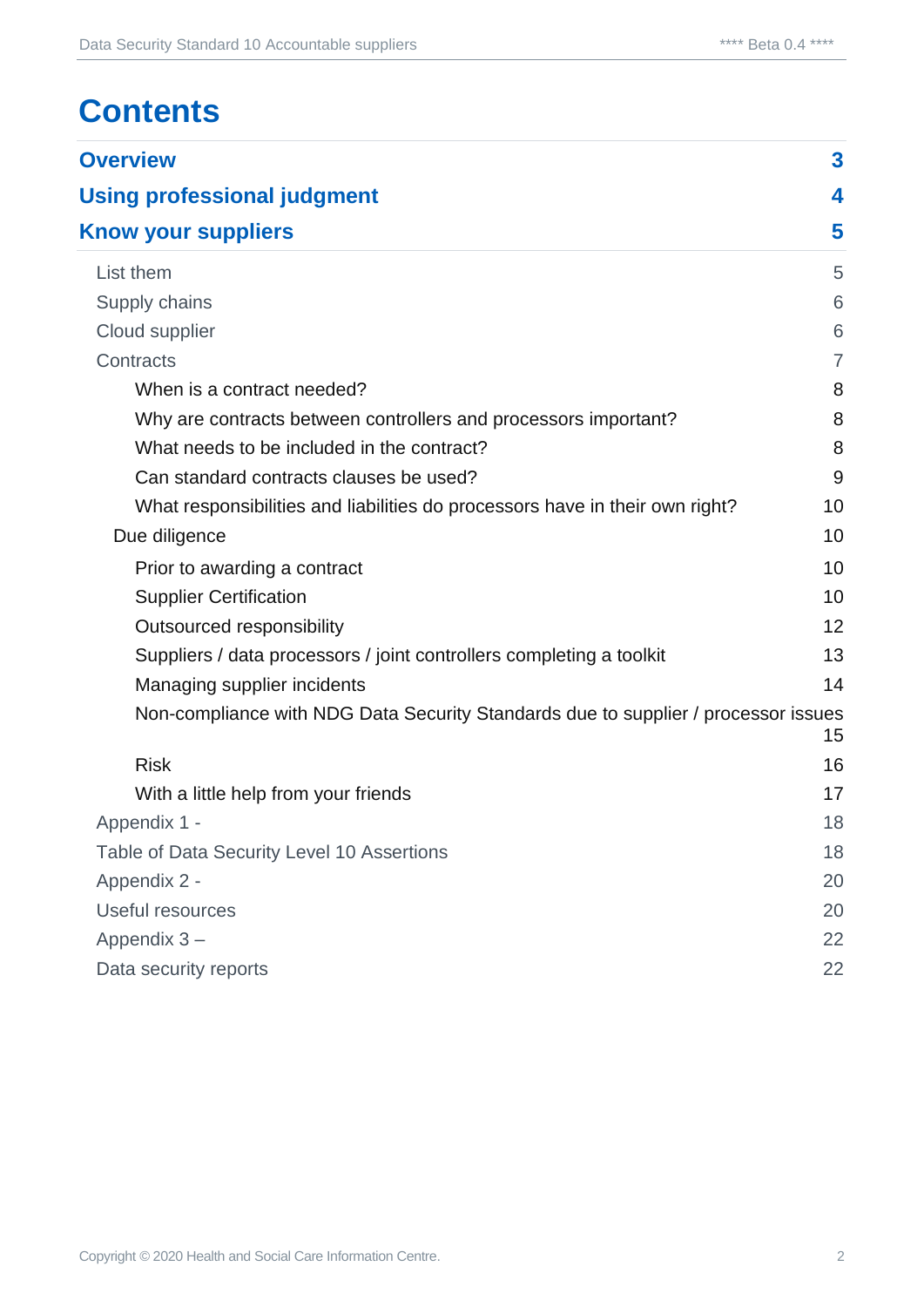## <span id="page-2-0"></span>**Overview**

The National Data Guardian's (NDG) Data Security Standard 10 - Accountable suppliers, states that

*"IT suppliers are held accountable via contracts for protecting the personal confidential data they process and meeting the National Data Guardian's Data Security Standards."*

IT suppliers understand their obligations as data processors under the GDPR, and the necessity to educate and inform customers, working with them to combine security and usability in systems. IT suppliers typically service large numbers of similar organisations and as such represent a large proportion of the overall 'attack surface'. Consequently, their duty to robust risk management is vital and should be built into contracts as a matter of course. It is incumbent on suppliers of all IT systems to ensure their software runs on supported operating systems and is compatible with supported internet browsers and plugins.

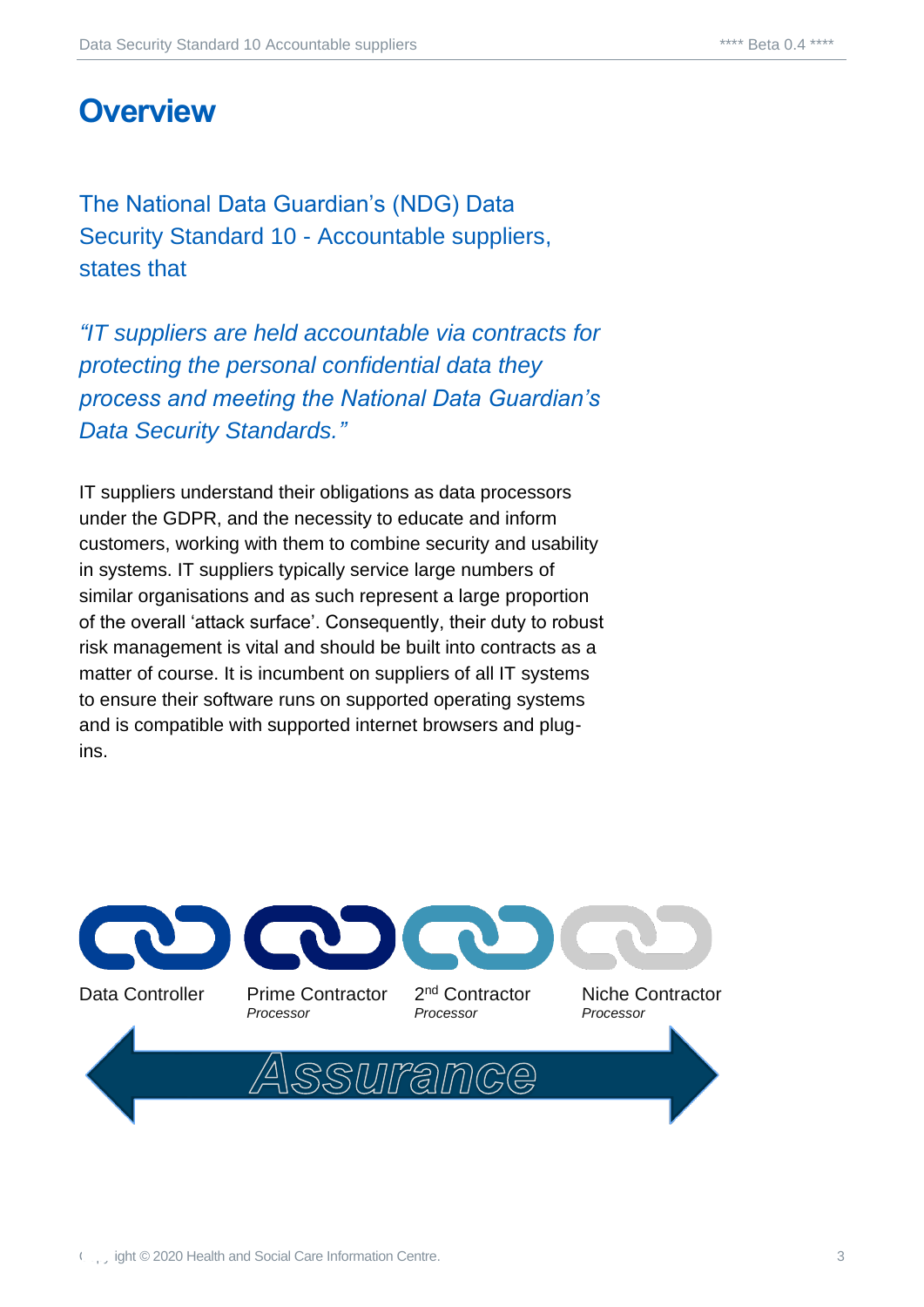## <span id="page-3-0"></span>**Using professional judgment**

The DSPT guidance (audit framework and associated "big picture guides") is not exhaustive. They will not cover every eventually and professional judgement will be required in how the standard is met and audited.

Both sets of guidance endeavour to be vendor agnostic. You may have an excellent vendorsupplied system which is not referred to in the guides. That is not to discount such a system, which should be implemented and audited on its merits.

The required standards have to be achievable to those whose digital maturity is still "developing". As a consequence, some of the measures outlined could be seen as quite manual. This does not mean that more sophisticated measures cannot be implemented.

#### **At times the big picture guides may go further than the audit guides and vice versa. Only the most binary of assertions would lead to one answer. The divergence of guides is either following an implementation theme to the end or the next logical audit artifact**

When implementing or auditing please have regard to the intent of the evidence, assertions, standards and ultimately the whole 10 data security standards themselves. It is not the intention of the DSPT to create tick lists of items to be implemented and audited that bear little resemblance to actual practice.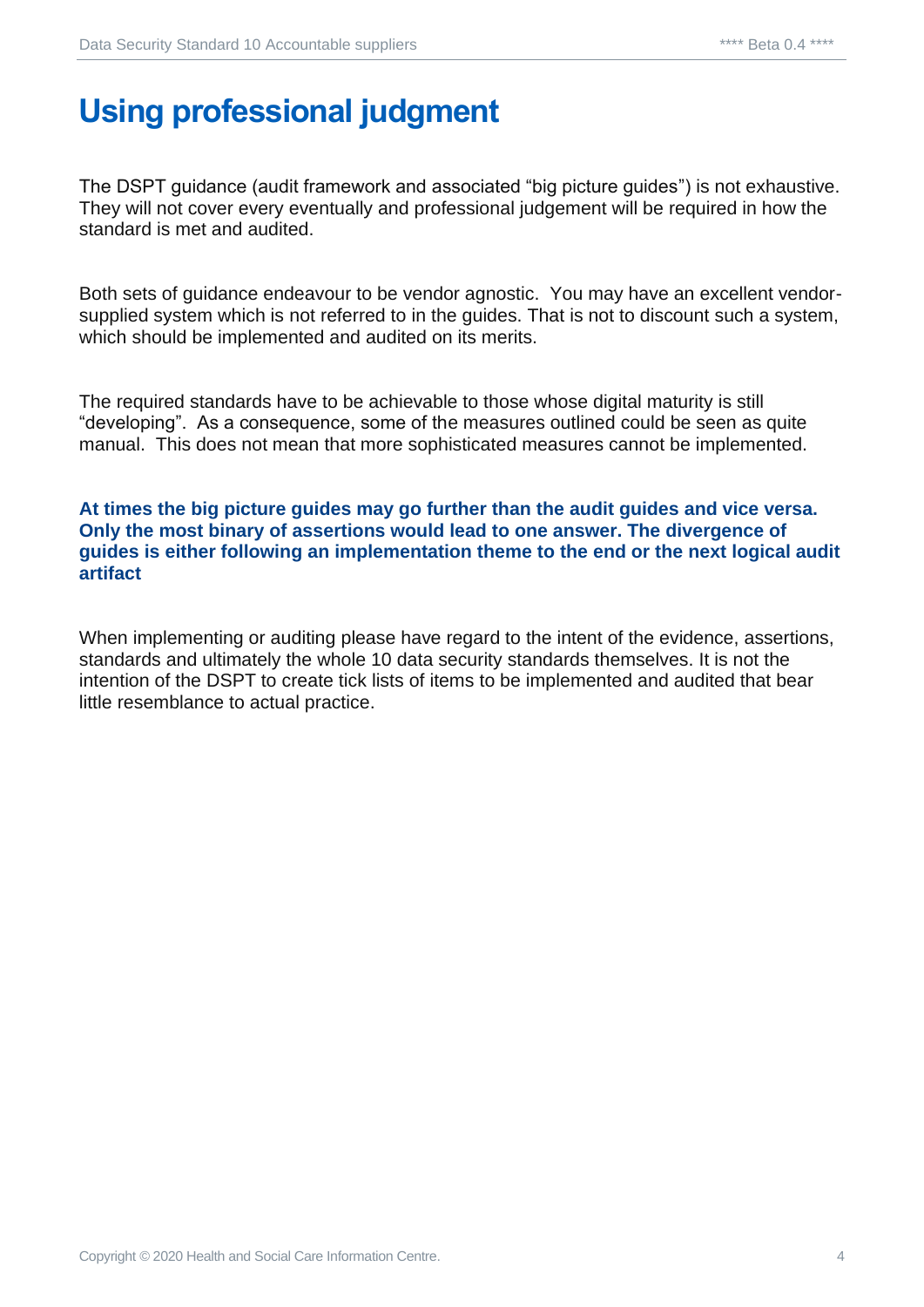## <span id="page-4-0"></span>**Know your suppliers**

## <span id="page-4-1"></span>**List them**

You should know your suppliers of IT which handle personal information, IT services and the contract with suppliers, which may not be primarily IT based but have an IT element.

Dependent on the type of organisation, this may be a trivial or a more complex task. For example, asking a GP to list systems supplier details should be relatively easy, whereas a multi-site large provider with a wide breadth of services combined with a decentralised procurement would be more challenging.

Any form of surveying and scanning activities to survey your systems (as referenced in NDG Data Security Standard 2) may yield an unacknowledged system(s) and new supplier(s).

The information that should be recorded is the products and services they deliver, their contact details and the contract duration, as in the example below:

| <b>Supplier</b>                               | <b>Products</b>                                       | <b>Services</b>                                                                                       | <b>Cert</b>         | <b>Contract</b>                      | <b>Start and</b><br>end date |
|-----------------------------------------------|-------------------------------------------------------|-------------------------------------------------------------------------------------------------------|---------------------|--------------------------------------|------------------------------|
| AA1<br><b>Clinical</b><br>IT<br><b>System</b> | AA1-Pas<br>$AA1-$<br>Pathology<br>$AA1-$<br>Radiology | In addition<br>to supply of<br>systems, on<br>site support<br>and remote<br>diagnosis<br>and extracts | $CE+$               | \\sharepoint\contract\IT\AA1         | dd/mm/yy<br>dd/mm/yy         |
| eRoster                                       | eRoster<br>Pro                                        | Web based<br>staff<br>rostering<br>system                                                             | <b>ISO</b><br>27001 | \\sharepoint\contract\IT\eRester     | dd/mm/yy<br>dd/mm/yy         |
| <b>No</b><br>Laughing<br><b>Matter</b><br>Ltd | Medi Gas<br>Safe                                      | <b>Nitrous</b><br>oxide and<br>entonox<br>staff levels<br>monitoring<br>service with<br>web portal    | <b>No</b>           | \\sharepoint\contract\IT\nolaug<br>h | dd/mm/yy<br>dd/mm/yy         |
| <b>Citizen</b><br><b>Services</b>             | Remembe<br>r you're a<br>member<br><b>RYAM 2.2</b>    | Membershi<br>p<br>registration<br>and my<br>membershi<br>p portal.                                    | $CE+$               | \\sharepoint\contract\IT\RYAM        | dd/mm/yy<br>dd/mm/yy         |

The organisation has a list of its suppliers that handle personal information, the products and services they deliver, their contact details and the contract duration.

Data Security Standard 10.1.1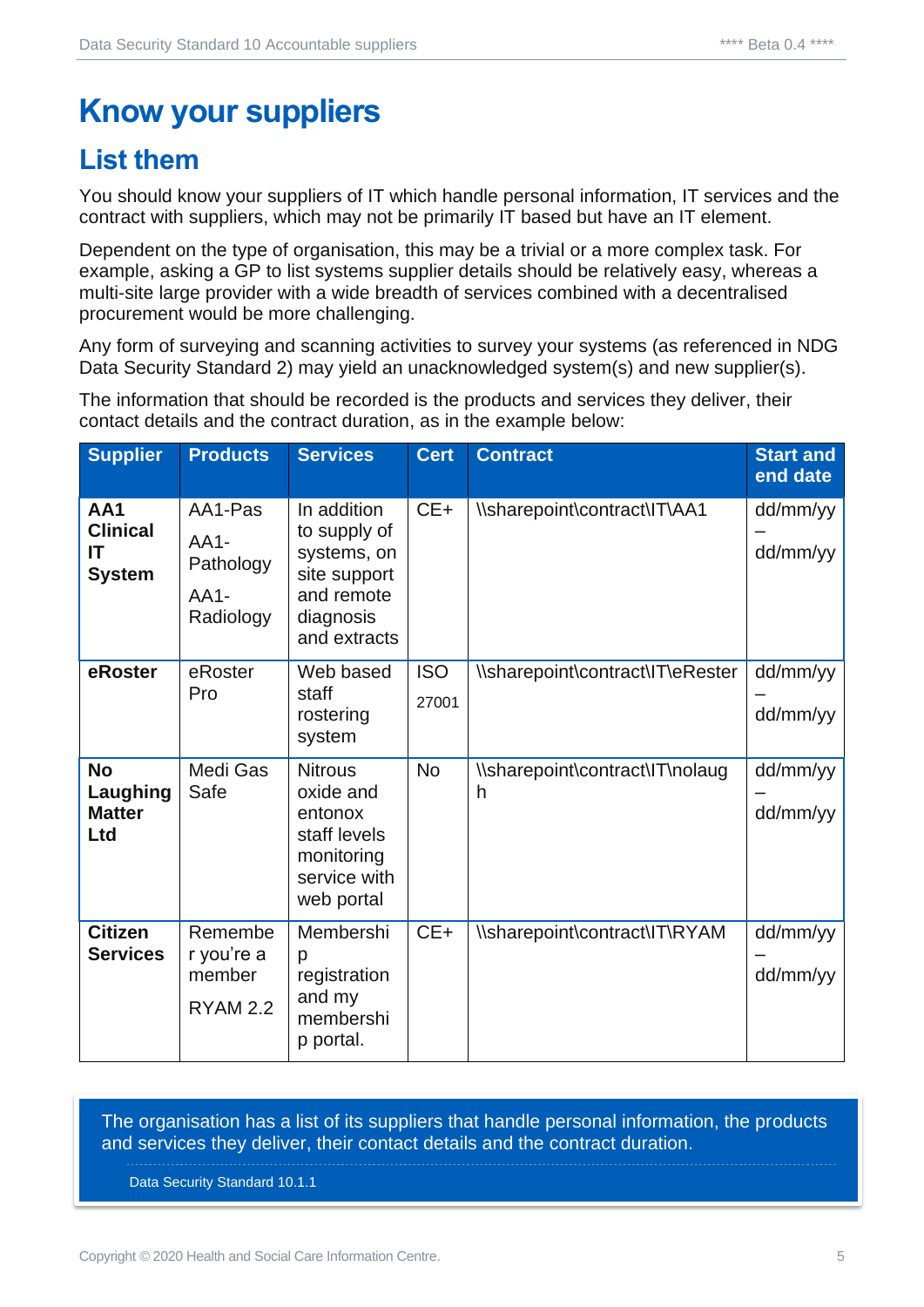Under the General Data Protection Regulation (GDPR), you will have data controller responsibility and be expected to know and provide direction to your suppliers.

## <span id="page-5-0"></span>**Supply chains**

When it comes to identifying suppliers, it is easy to identify those whose primary business and contract relate to IT systems.

However, not every contract is readily identifiable as having an IT systems component and a supplier may subcontract for the IT systems element.

Looking at our example of the monitoring gas levels for staff safety, it is the type of service that may be bundled into a wider service offering or subcontracted by the primary supplier.

Consequently, it may not be that clear to those responsible for gathering supplier information that there is an IT systems element; for example, a radiology service contract where a subcontractor services and maintains medical devices which contain patient confidential data.

There is no simple answer, but with increasing digitisation, it is safer to assume that any sizeable contract will have an IT system within it that may contain personal confidential data.

### <span id="page-5-1"></span>**Cloud supplier**

Any sizeable cloud contract will invariably mean moving some personal confidential data into the cloud. Cloud contract with storage containing personal confidential data should be included as a system.

For guidance on implementing cloud services in health and care see

[https://digital.nhs.uk/data-and-information/looking-after-information/data-security-and](https://digital.nhs.uk/data-and-information/looking-after-information/data-security-and-information-governance/nhs-and-social-care-data-off-shoring-and-the-use-of-public-cloud-services)[information-governance/nhs-and-social-care-data-off-shoring-and-the-use-of-public-cloud](https://digital.nhs.uk/data-and-information/looking-after-information/data-security-and-information-governance/nhs-and-social-care-data-off-shoring-and-the-use-of-public-cloud-services)[services](https://digital.nhs.uk/data-and-information/looking-after-information/data-security-and-information-governance/nhs-and-social-care-data-off-shoring-and-the-use-of-public-cloud-services)

"Knowing your suppliers well is vitally important."

**Darren Mort, NHS Digital**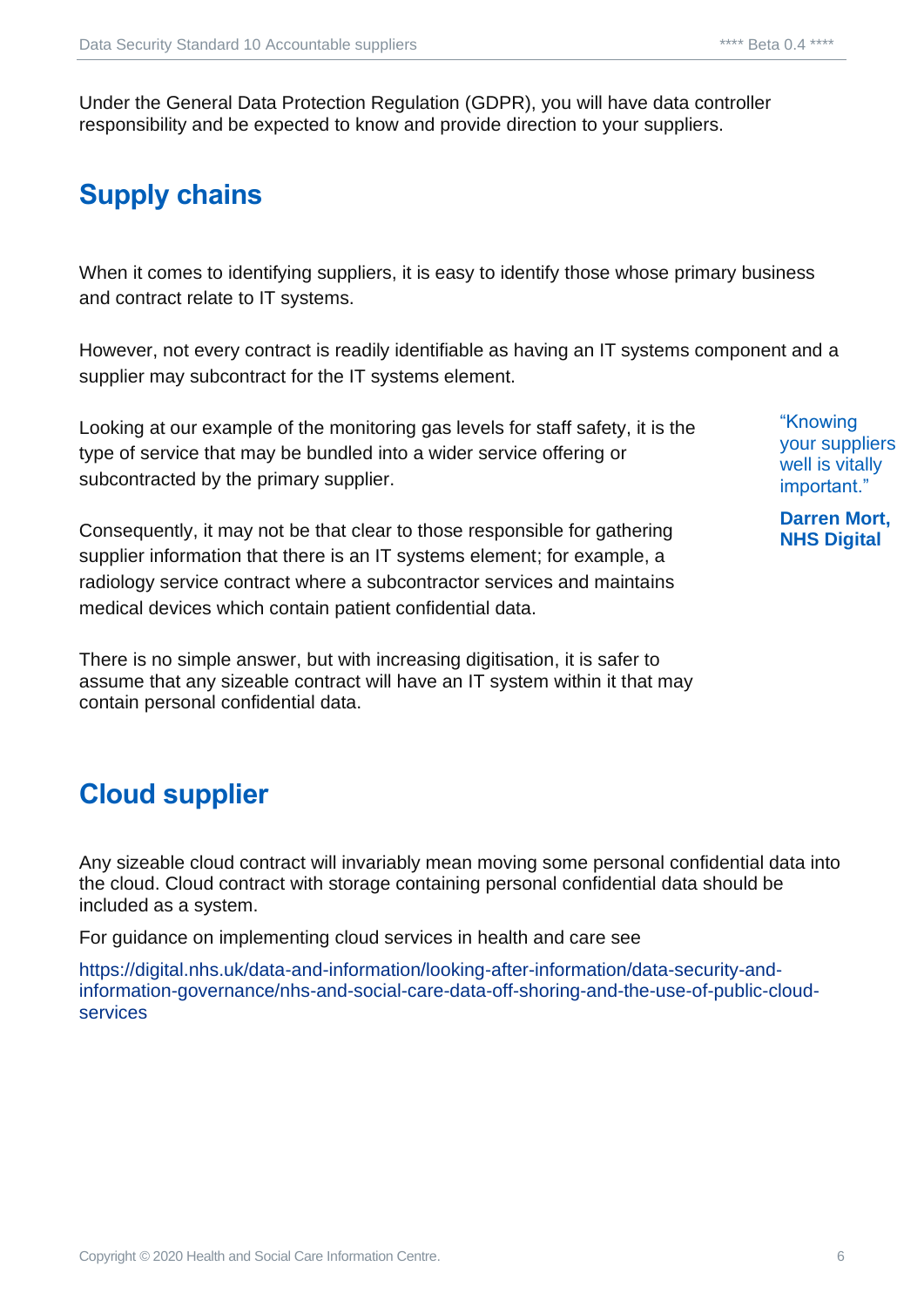## <span id="page-6-0"></span>**Contracts**

As well as knowing their nature and length, contracts should be reviewed to ensure GDPR compliance as stated in Article 28 of the GDPR. Under Article 28, controllers must only appoint processors who can provide "sufficient guarantees" to meet the requirements of the GDPR.

Many of the contractual obligations necessary to comply with GDPR and the Data Protection Act 2018 were already required under the Data Protection Act (DPA 1998) 1998 and/or NHS Standard Contracts - key components are set out in NDG Data Security Standard 1: Personal confidential data.

The GDPR introduces some key changes that must be incorporated within third party contracts to reflect the new obligations placed on data processors by Article 28. For example:

- the data processor's liabilities in respect of a breach of GDPR;
- the data processor's liability for a breach by one of their sub-contractors.

You should consider how you will:

- review third party contracts;
- update contracts to reflect new responsibilities;
- address non-compliance by your third party contractors.

The GDPR makes written contracts between controllers and processors a general requirement, rather than just a way of demonstrating compliance with the seventh data protection principle (appropriate security measures) under the DPA 1998.

These contracts must now include certain specific terms, as a minimum.

These terms are designed to ensure that processing carried out by a processor meets all the requirements of the GDPR (not just those related to keeping personal data secure).

The GDPR gives processors responsibilities and liabilities in their own right, and processors as well as controllers may now be liable to pay damages or be subject to fines or other penalties.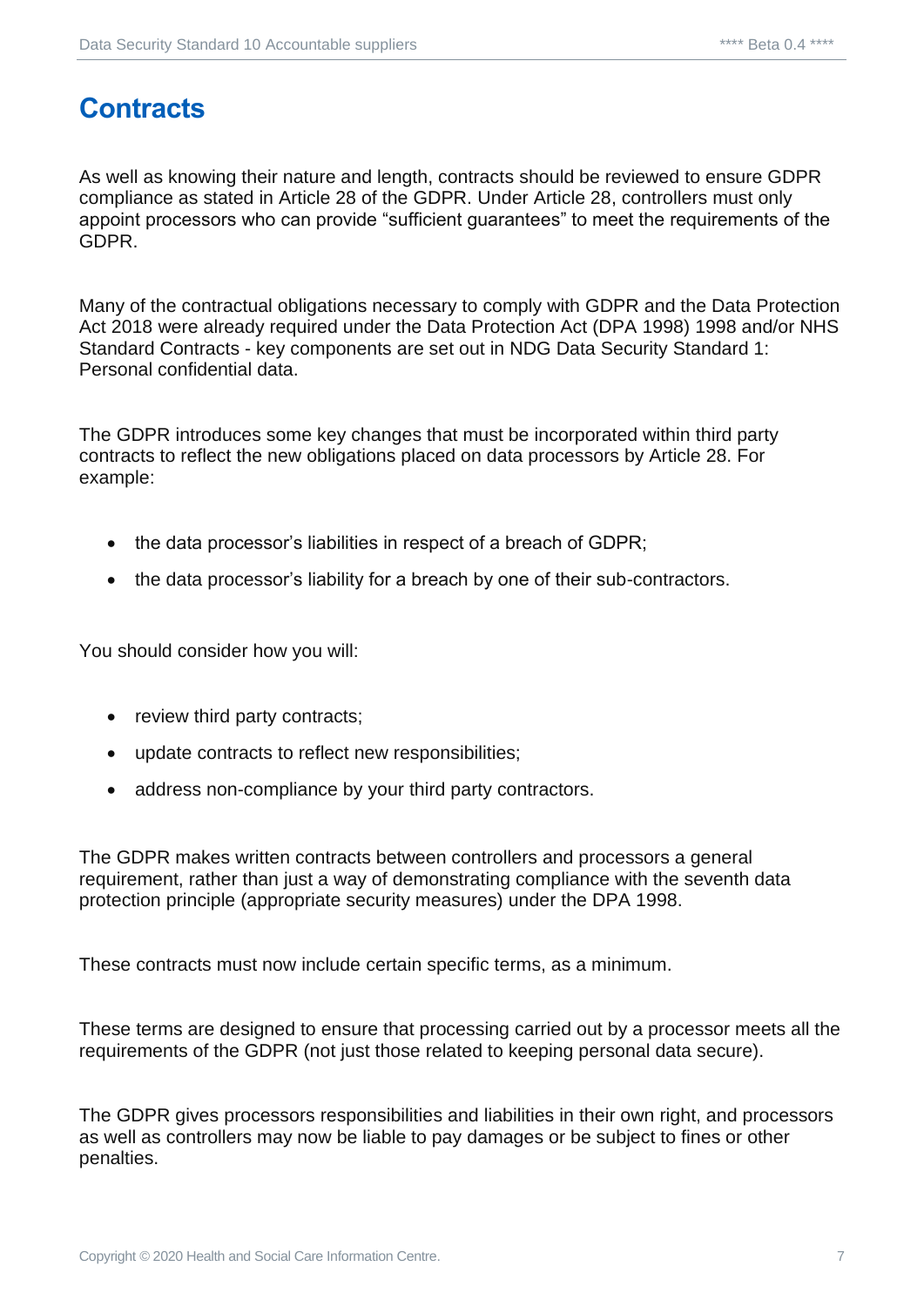#### <span id="page-7-0"></span>**When is a contract needed?**

Whenever a controller uses a processor (a third party who processes personal data on behalf of the controller), it needs to have a written contract in place. Similarly, if a processor employs another processor it needs to have a written contract in place.

#### <span id="page-7-1"></span>**Why are contracts between controllers and processors important?**

Contracts between controllers and processors ensure that they both understand their obligations, responsibilities and liabilities. They help them to comply with the GDPR and help controllers to demonstrate their compliance with the GDPR. The use of contracts by controllers and processors may also increase data subjects' confidence in the handling of their personal data.

#### <span id="page-7-2"></span>**What needs to be included in the contract?**

Contracts must set out the subject matter and duration of the processing, the nature and purpose of the processing, the type of personal data and categories of data subject, and the obligations and rights of the controller.

Contracts must also include as a minimum the following terms, requiring the processor to:

- only act on the written instructions of the controller;
- ensure that people processing the data are subject to a duty of confidence;
- take appropriate measures to ensure the security of processing;
- only engage sub-processors with the prior consent of the controller and under a written contract;
- assist the controller in providing subject access and allowing data subjects to exercise their rights under the GDPR;
- assist the controller in meeting its GDPR obligations in relation to the security of processing, the notification of personal data breaches and data protection impact assessments;
- notify the controller without undue delay if it becomes aware of a breach of the personal data it is processing on behalf of the controller;
- delete or return all personal data to the controller as requested at the end of the contract; and
- submit to audits and inspections, provide the controller with whatever information it needs to ensure that they are both meeting their Article 28 obligations, and tell the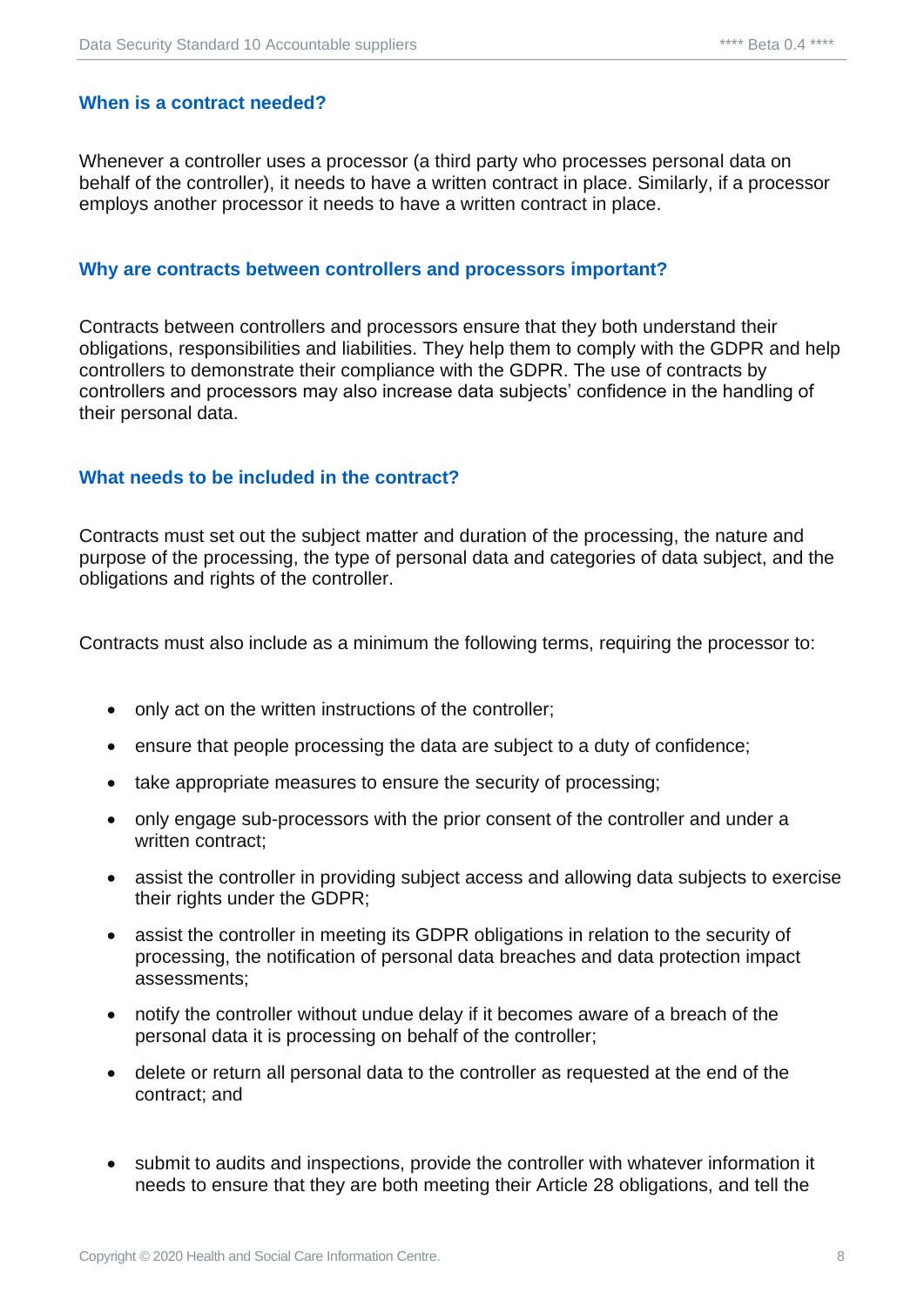controller immediately if it is asked to do something that would infringe the GDPR or other data protection law of the EU or a member state.

#### <span id="page-8-0"></span>**Can standard contracts clauses be used?**

The GDPR allows standard contractual clauses from the EU Commission or a Supervisory Authority (in the UK, the Information Commissioner's Office) to be used in contracts between controllers and processors.

The Commission plans to update the existing standard contractual clauses for the GDPR. Until then, you can still enter into contracts which include the Directive-based standard contractual clauses. Please keep checking the websites of the ICO and the Commission for further information.

If you are entering into a new contract, you must use the standard contractual clauses in their entirety and without amendment. You can include additional clauses on business related issues, provided that they do not contradict the standard contractual clauses. You can also add parties (i.e. additional data importers or exporters) provided they are also bound by the standard contractual clauses.

#### See

[https://ico.org.uk/for-organisations/data-protection-and-brexit/keep-data-flowing-from-the](https://ico.org.uk/for-organisations/data-protection-and-brexit/keep-data-flowing-from-the-eea-to-the-uk-interactive-tool/)[eea-to-the-uk-interactive-tool/](https://ico.org.uk/for-organisations/data-protection-and-brexit/keep-data-flowing-from-the-eea-to-the-uk-interactive-tool/)

The GDPR also allows these standard contractual clauses to form part of a code of conduct or certification mechanism to demonstrate compliant processing. However, no schemes are currently available.

Where suppliers hold personal data on your behalf and they act as processors, they may only process the data in accordance with your written instructions. This means that legally the processor must not disclose information to anyone else unless they have told you about the request beforehand and you have told them to comply with it (**you should consider making this requirement explicit in the contract**). Where the processor is required by law to disclose information, they still need to inform you but are not seeking your permission. The only exception to this is where the law also requires that your organisation (as controller) is not informed about the disclosure. Such a case might arise where access to information held by the processor is required by a court order, where the data controller is the subject of an investigation.

Contract clauses should be added for compliance to the NDG Data Security Standards where a standard NHS contract (which is already populated with appropriate clauses) is not being used.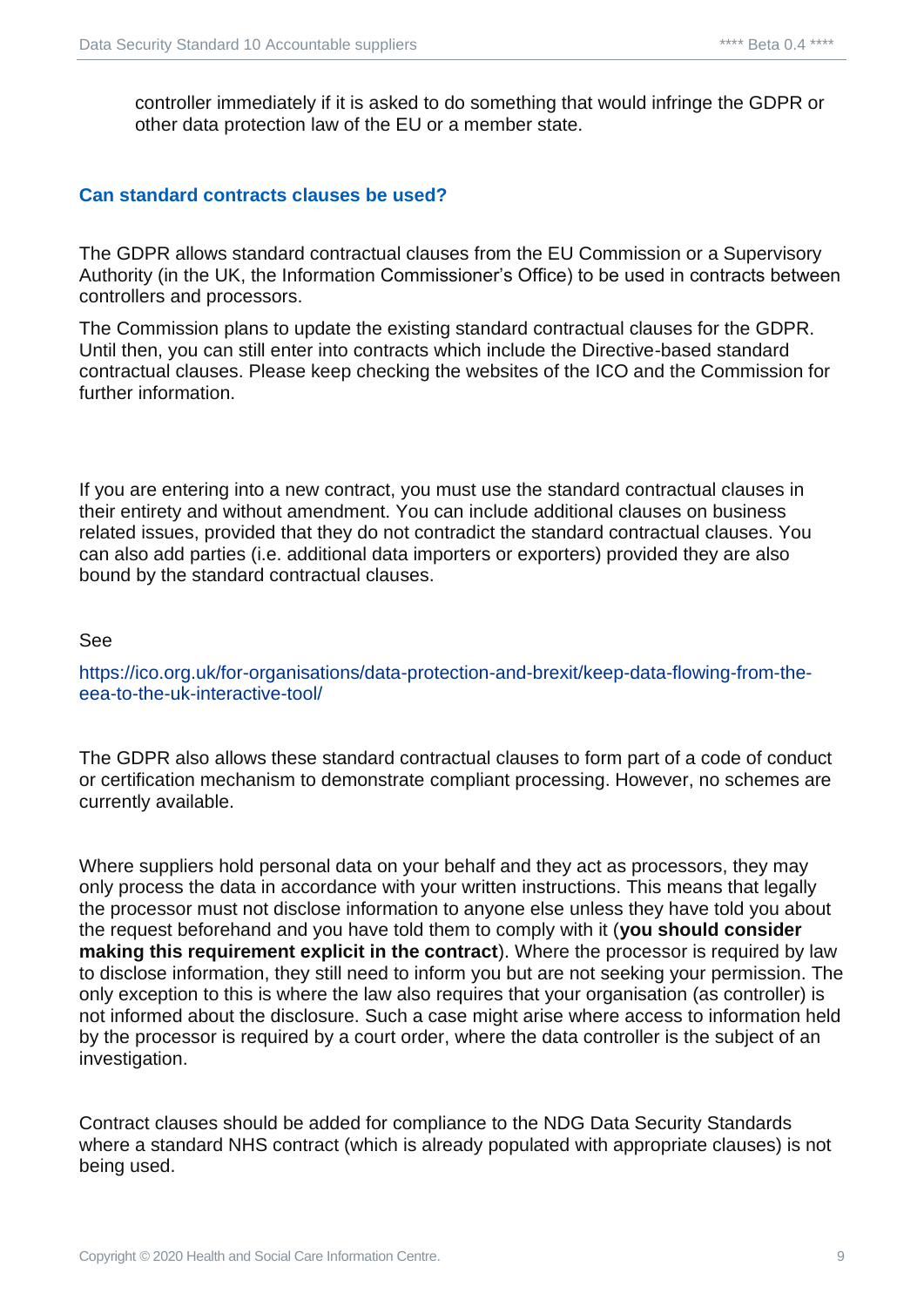#### <span id="page-9-0"></span>**What responsibilities and liabilities do processors have in their own right?**

A processor must only act on the documented instructions of a controller. If a processor determines the purpose and means of processing (rather than acting only on the instructions of the controller) then it will be considered to be a controller and will have the same liability as a controller.

In addition to its contractual obligations to the controller, under the GDPR, a processor also has the following direct responsibilities:

- not to use a sub-processor without the prior written authorisation of the data controller;
- to co-operate with supervisory authorities (such as the ICO);
- to ensure the security of its processing;
- to keep records of processing activities;
- to notify any personal data breaches to the data controller;
- to employ a data protection officer; and
- to appoint (in writing) a representative within the European Union if needed.
- If a processor fails to meet any of these obligations or acts outside or against the instructions of the controller, then it may be liable to pay damages in legal proceedings or be subject to fines or other penalties or corrective measures.

If a processor uses a sub-processor then it will, as the original processor, remain directly liable to the controller for the performance of the sub-processor's obligations.

#### <span id="page-9-1"></span>**Due diligence**

#### <span id="page-9-2"></span>**Prior to awarding a contract**

Due diligence involves researching candidate organisations so that you can be assured of their compliance with data protection laws and the NDG Data Security Standards.

#### <span id="page-9-3"></span>**Supplier Certification**

An organisation should ensure that any supplier of critical IT systems that could impact on the delivery of care, or that processes personal identifiable data, has the appropriate certification (suppliers may include other health and care organisations).

Depending on the nature and criticality of the service provided, certification might include:

• ISO/IEC 27001:2013 certification: supplier holds a current ISO/IEC27001:2013 certificate issued by a United Kingdom Accreditation Service (UKAS)-accredited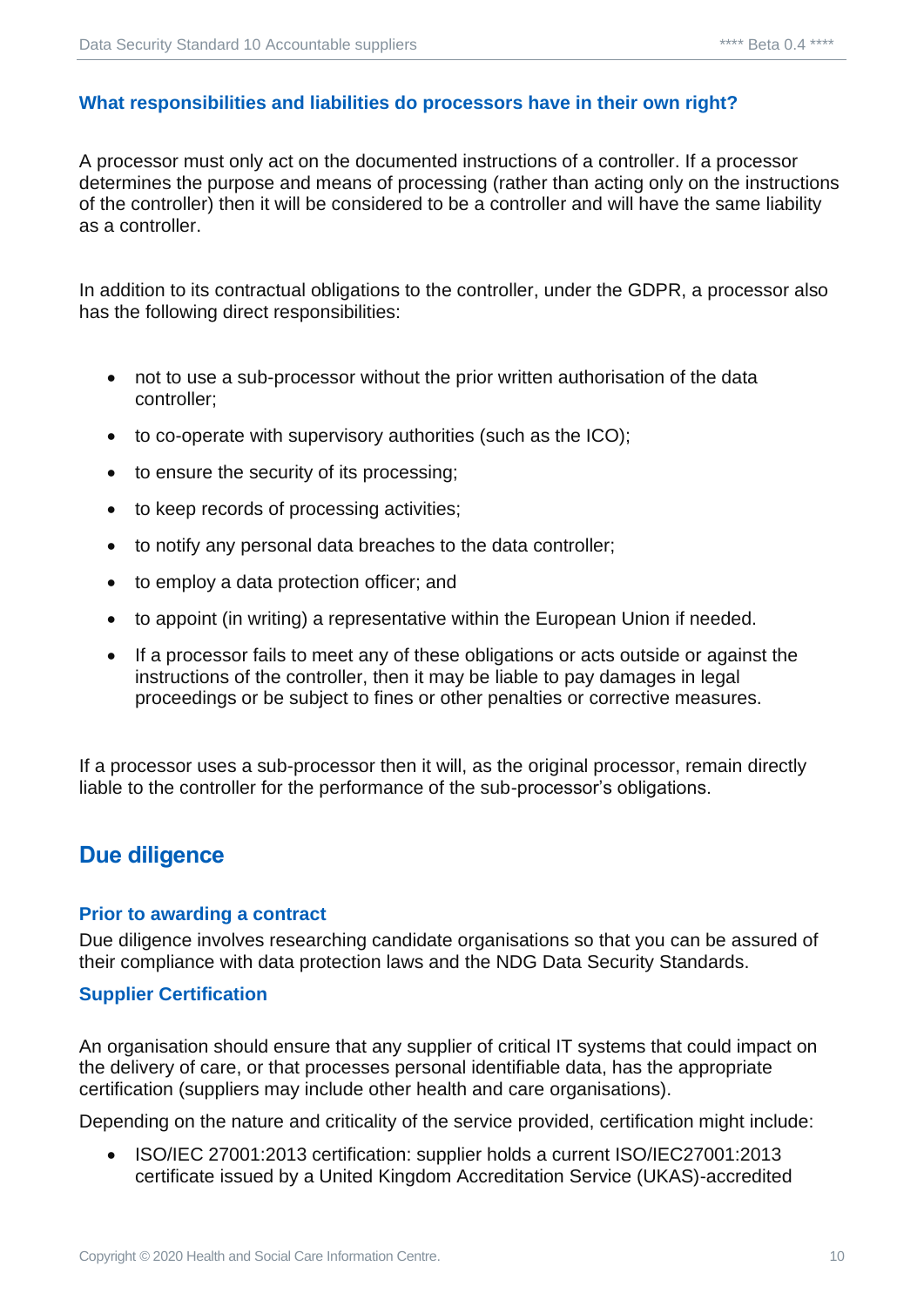certifying body and scoped to include all core activities required to support delivery of services to the organisation.

- Cyber Essentials (CE) certification: supplier holds a current CE certificate from an accredited CE certification body.
- Cyber Essentials Plus (CE+) certification: supplier holds a current CE+ certificate from an accredited CE+ Certification Body.
- Digital Marketplace: supplier services are available through the UK Government Digital Marketplace under a current framework agreement.
- Other types of certification may also be applicable. Please refer to Cyber Security

#### Services 2 Framework via Crown Commercial [\(https://ccsagreements.cabinetoffice.gov.uk/contracts/rm3764ii\)](https://ccsagreements.cabinetoffice.gov.uk/contracts/rm3764ii)

NHS Digital contracts for/supplies a number of IT systems and solutions in use by multiple NHS organisations. Please note that NHS Digital ensures in each of its system procurements that appropriate data security certifications are in place from its suppliers.

Source: [https://improvement.nhs.uk/documents/2643/17-](https://improvement.nhs.uk/documents/2643/17-18_DSPR_Statement_of_Requirements_-_QUESTIONS_11April.pdf) 18 DSPR Statement of Requirements - QUESTIONS 11April.pdf

Your organisation ensures that any supplier of IT systems that could impact on the delivery of care, or process personal identifiable data, has the appropriate certification.

Data Security Standard 10.2.1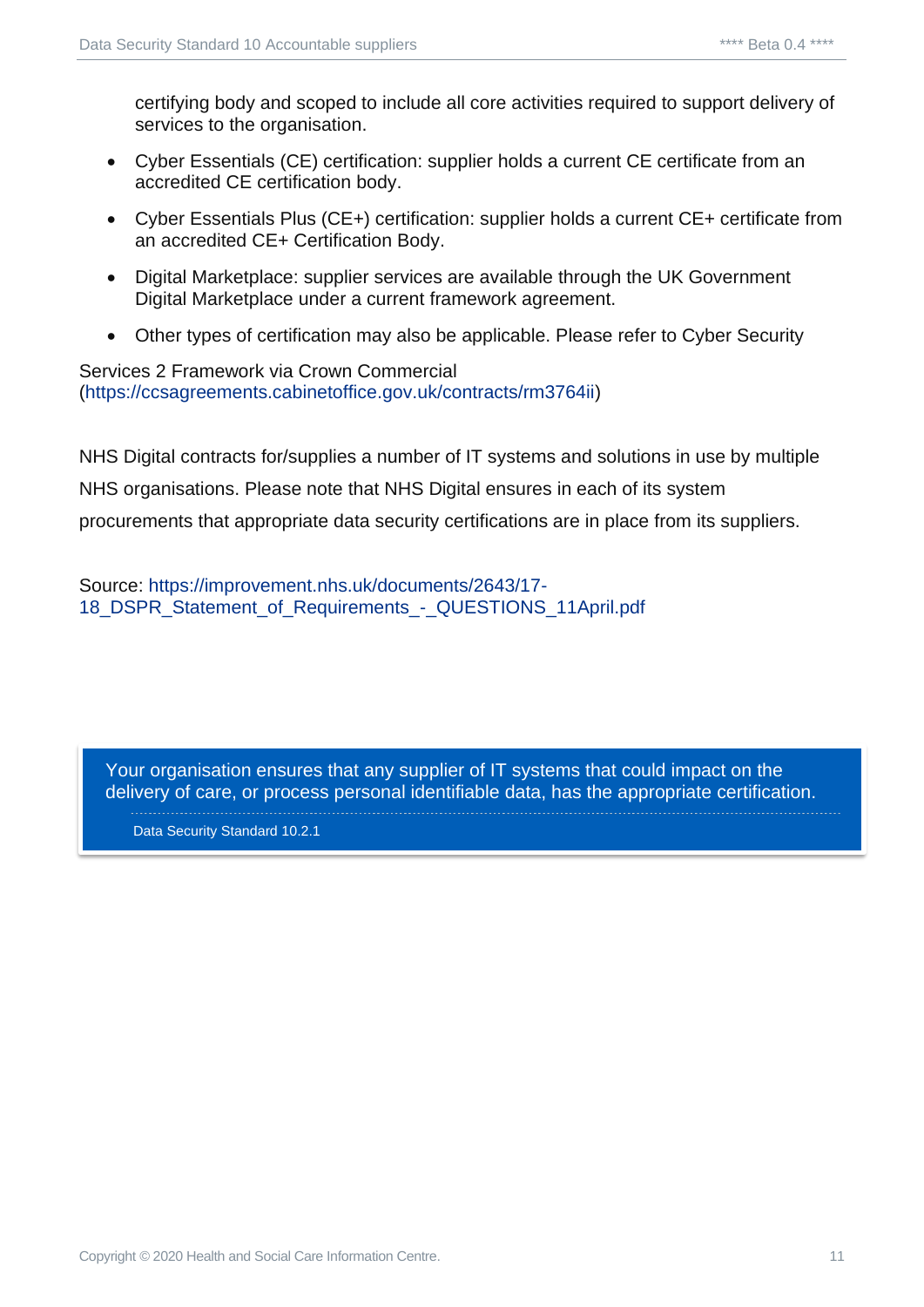#### <span id="page-11-0"></span>**Outsourced responsibility**

Services such as the cloud is a good example of where there is a shared responsibility of support between the customer and provider.



Typical Cloud Model

The three cloud models above IaaS (Infrastructure as a Service), PaaS (Platform as a Service) and SaaS (Software as a Service) have varying levels of responsibility between yourself and your provider.

This is very different from the past with an on-premise servers which could be a challenge to support but very clear on your responsibilities. It is important to know where your responsibilities end and your providers' begin to ensure nothing falls beneath the gaps and responsibilities are clearly outlined and documented in your contracts.

The different models are discussed here

#### <https://www.ncsc.gov.uk/collection/cloud-security/separation-and-cloud-security>

In execution there will differences in how cloud suppliers deliver their models for example see Amazons AWS shared responsibility model below.



<https://aws.amazon.com/compliance/shared-responsibility-model/>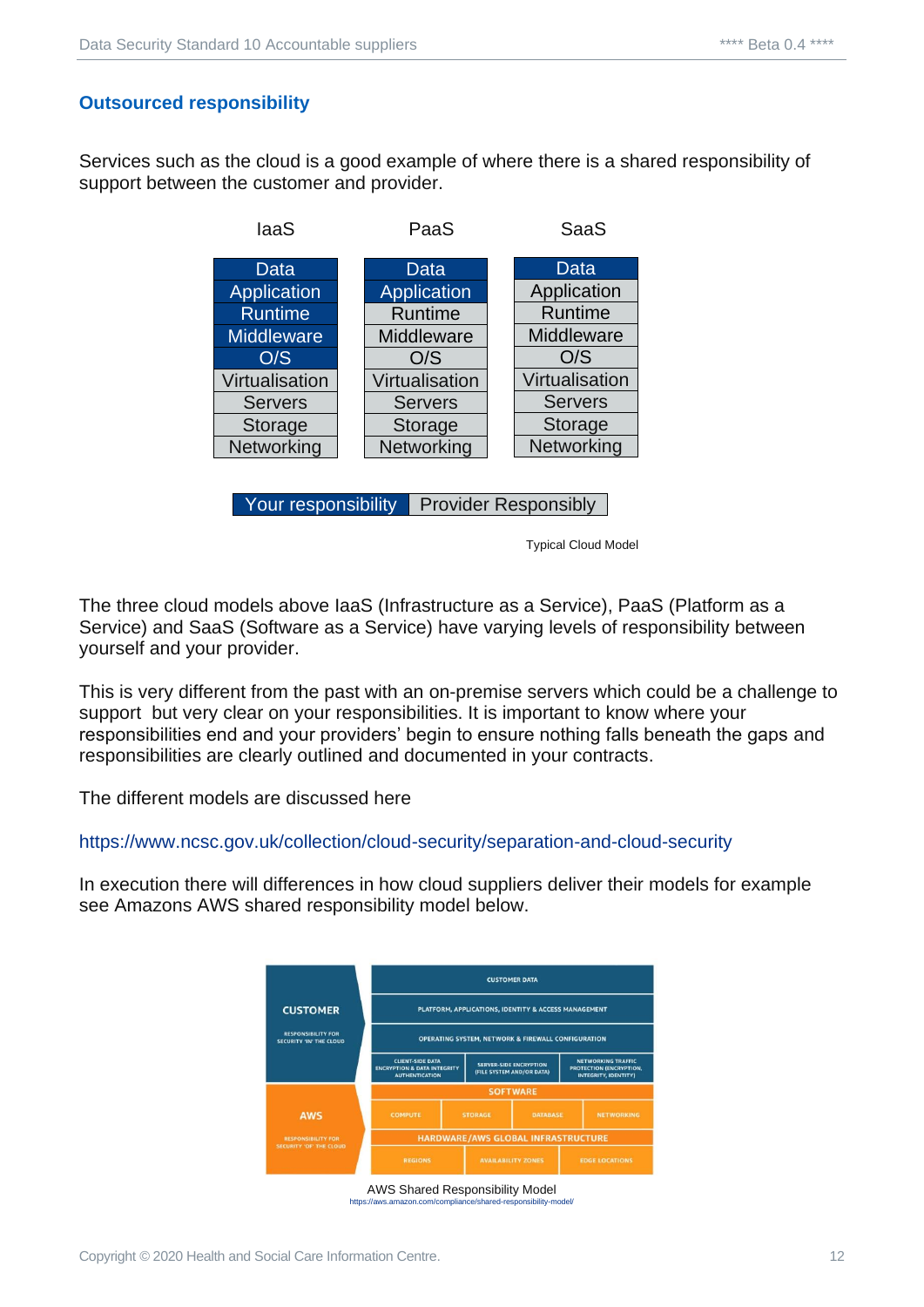This means you must know contract by contract who is responsible for what security maintenance.

It should be noted that although you can outsource responsibility you always retain accountability as a data controller.

Where services are outsourced (for example by use of cloud infrastructure or services), the organisation understands and accurately records which security related responsibilities remain with the organisation and which are the supplier's responsibility.

Data Security Standard 10.2.4

#### <span id="page-12-0"></span>**Suppliers / data processors / joint controllers completing a toolkit**

Where any suppliers, data processors or joint controllers processes (processing includes viewing) personal confidential information, ensure that they have completed a data security and protection toolkit.

If not, they should be able to demonstrate an equal or higher standard.

Suppliers completing the DSPT can self-assert that they reached the data security standard. This allows a level playing field to a known standard.

All Suppliers that process or have access to health or care personal confidential information have completed a Data Security and Protection Toolkit, or equivalent.

Data Security Standard 10.2.5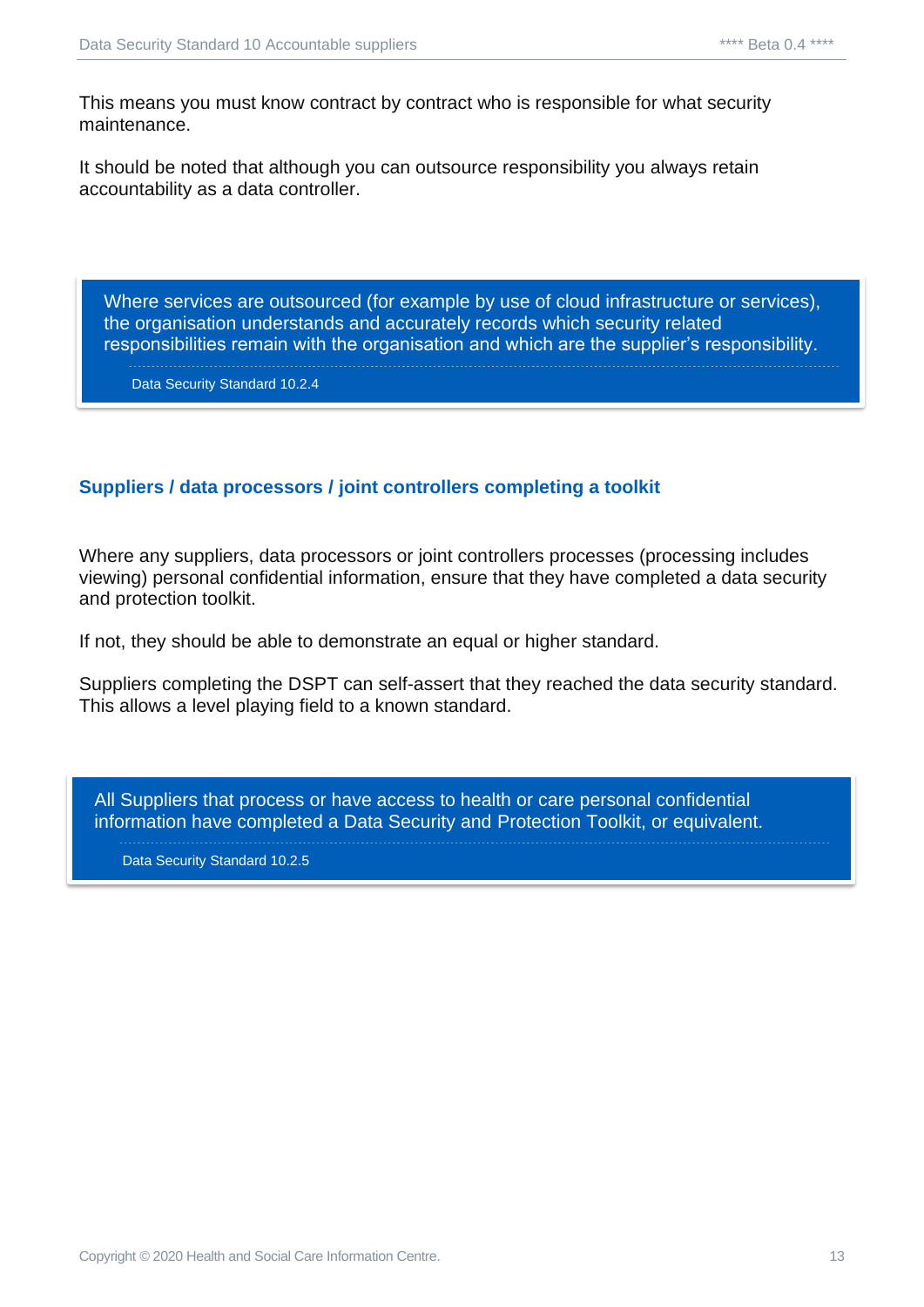#### <span id="page-13-0"></span>**Managing supplier incidents**

As well as the usual business contract monitoring process, any incidents / nonconformities to the NDG standards that have a data security or data protection implication, should be recorded.

These include incidents that meet the threshold as being reportable / notifiable, as well as ones that are beneath that bar.

The vast majority of incidents from processors will be reported without undue delay to the controller. However remember that under GDPR, processors can report incidents independently, including ones concerning the data controller.

An example of a list of disputes with supplier/controllers is shown below:

| <b>Supplier</b>                            | <b>Products</b>                                   | <b>Incident</b>                                                                                                                                                                                                               | <b>Escalation</b>                                                                                                     | <b>Start and</b><br>end date |
|--------------------------------------------|---------------------------------------------------|-------------------------------------------------------------------------------------------------------------------------------------------------------------------------------------------------------------------------------|-----------------------------------------------------------------------------------------------------------------------|------------------------------|
| <b>AA1 Clinical</b><br><b>IT System</b>    | AA1-Pas                                           | Supplier won't encrypt its<br>primary patient index.<br>Although other modules are<br>encrypted.                                                                                                                              | <b>Escalated to</b><br>supplier via<br>account director.<br>dd/mm/yy                                                  | $dd/mm/yy -$<br>dd/mm/yy     |
| eRoster                                    | eRoster Pro                                       | The rostering templates for<br>another organisation (with<br>different start / end times)<br>was applied to our<br>organisation causing<br>confusion and problems at<br>changeover. May have<br>contributed to clinical care. | Not a data loss but<br>logged on DSPT<br>Incident as well as<br>STEIS and subject<br>to a full audit and<br>outcomes. | $dd/mm/yy -$<br>dd/mm/yy     |
| <b>No</b><br>Laughing<br><b>Matter Ltd</b> | Medi Gas<br>Safe                                  | During an upgrade, the UK<br>datacentre moved the<br>application on a temporary<br>VR instance which was<br>hacked and data exfiltrated<br>containing staff medical<br>information.                                           | Logged on Incident<br>tool on DSPT<br>reportable to ICO<br>and under<br>investigation.                                | $dd/mm/yy -$<br>dd/mm/yy     |
| <b>Citizen</b><br><b>Services</b>          | Remember<br>you're a<br>member<br><b>RYAM 2.2</b> | Members complained of<br>increased target phishing<br>mails referencing their<br>membership. Supplier denies<br>any incident has occurred.                                                                                    | Under investigation<br>dd/mm/yy                                                                                       | $dd/mm/yy -$<br>dd/mm/yy     |

List of data security incidents – past or present – with current suppliers who handle personal information.

Data Security Standard 10.3.1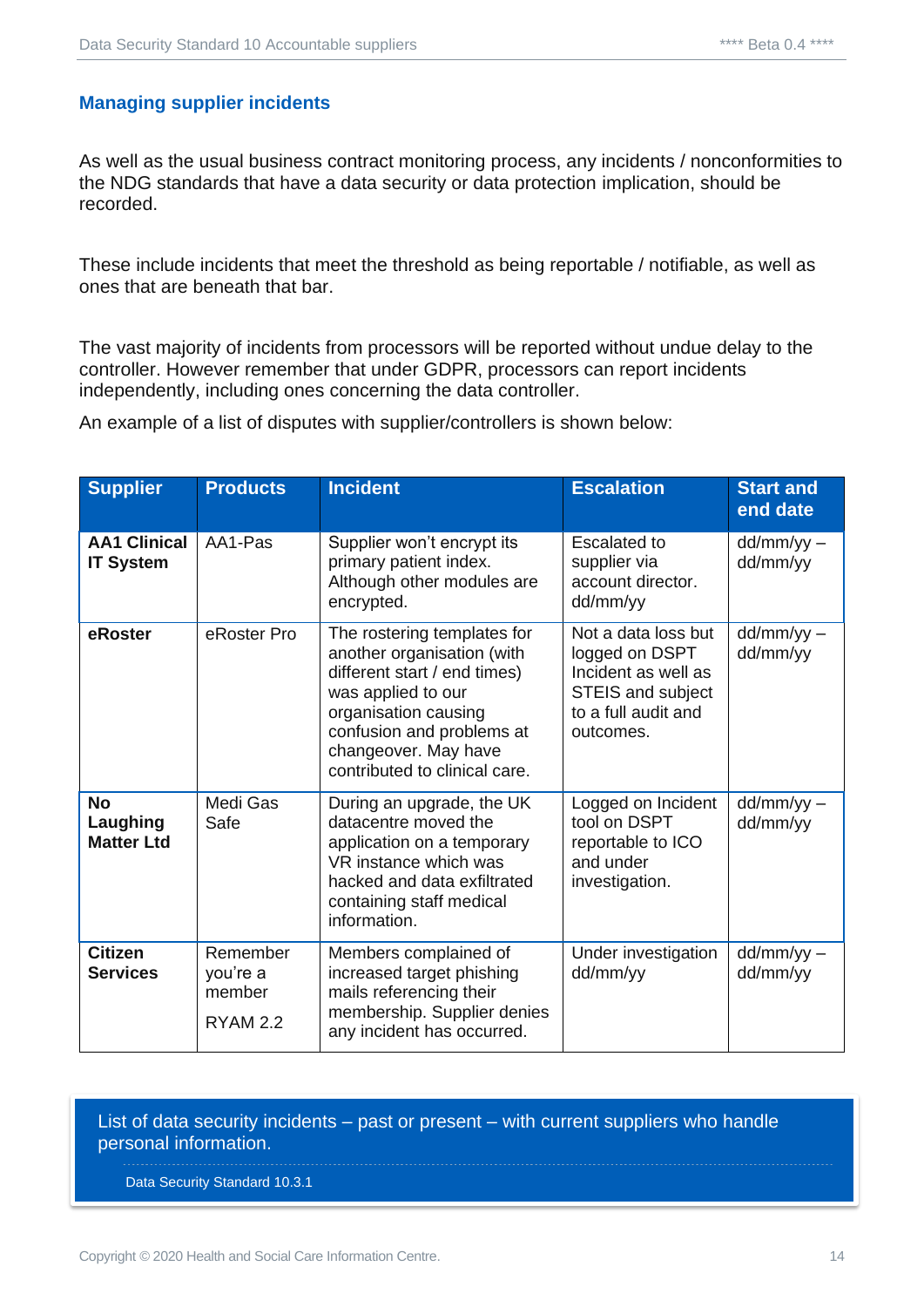#### <span id="page-14-0"></span>**Non-compliance with NDG Data Security Standards due to supplier / processor issues**

Where you as an organisation are unable to comply with the NDG Data Security Standards due to a supplier or processor issue (not a local issue), this should be recorded.

The types of issues could be:

- a clinical system needs to run on an unsupported / retired operating system or application, thus consequently endpoints cannot be patched;
- supplier refusing to conduct / be involved in continuity planning;
- supplier unable to verify staff training in data protection / security;
- supplier not reporting incidents;
- processor retains sensitive records longer than the records scheduled retention date due to technical referencing reasons
- a supplier not fixing OWASP Top 10 issues for a supplier-maintained web site;
- a supplier unable to demonstrate any GDPR readiness;
- a supplier not acting upon CareCert advisories;
- a supplier who should but is unwilling / unable to complete the data security and protection toolkit.

This should be recorded as per the example on the previous page and discussed at board level (if a pure supplier issue).

List of instances of suppliers who handle health and care data not complying with National Data Guardian standards, with date discussed at board or equivalent level.

Data Security Standard 10.4.1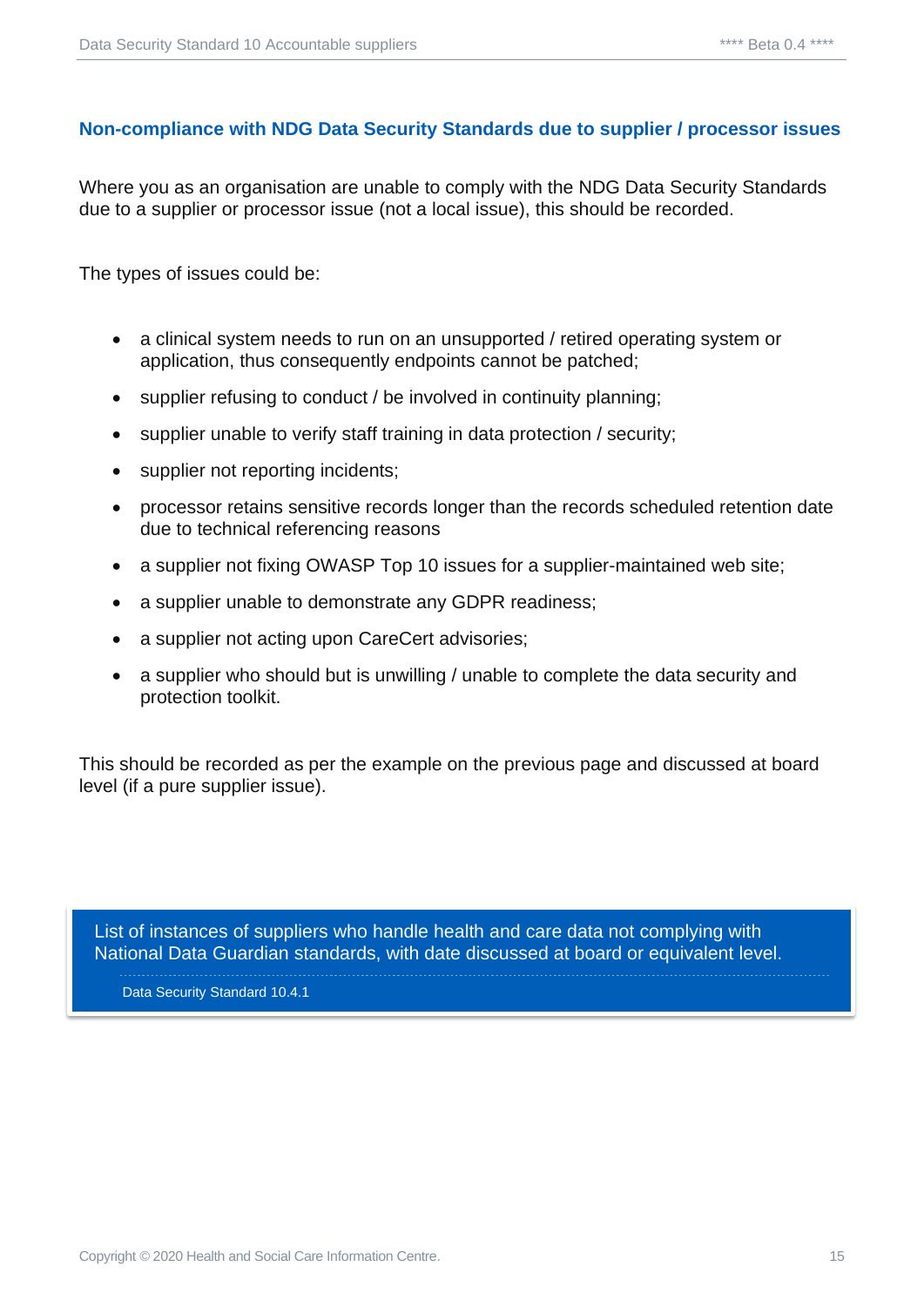#### <span id="page-15-0"></span>**Risk**

Traditionally organisations have treated risk management as being within its organisational boundaries. You had your risk and supplier had theirs.

Suppliers can have an effect on the delivery of your services which in turn can affect individuals' rights and freedoms. Therefore, you have to extend your risk management process to those suppliers involved in the networks and information systems. This can either be viewed from as a supply chain issue or a GDPR processing view. The results are the same i.e.to have risk assurance.



#### Supplier View



#### GDPR View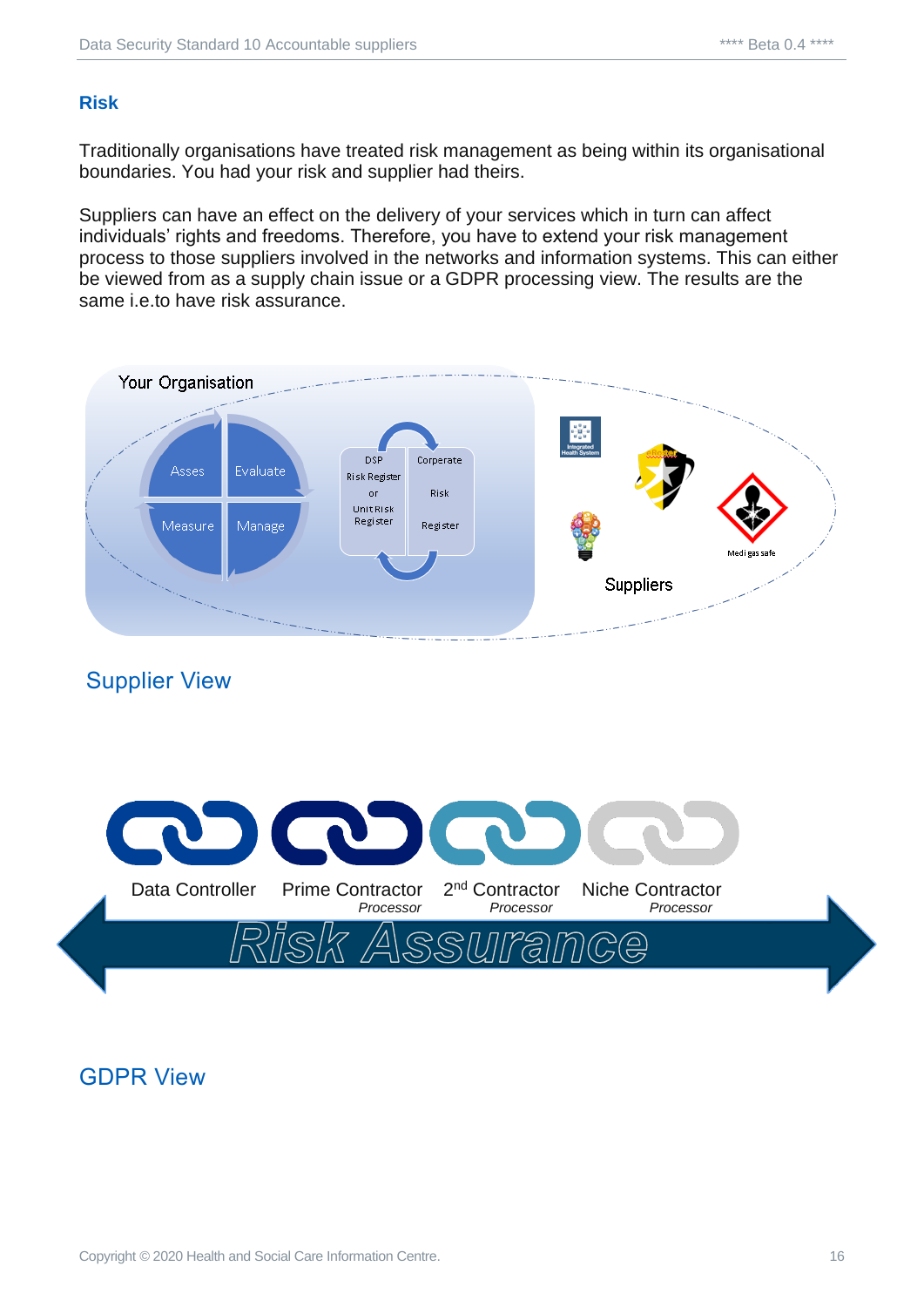#### <span id="page-16-0"></span>**With a little help from your friends**

Given the interdependencies with your supplier, assisting them (where appropriate) to resolve an incident can be mutually beneficial.

Where appropriate, you offer support to suppliers to resolve incidents.

Data Security Standard 10.5.1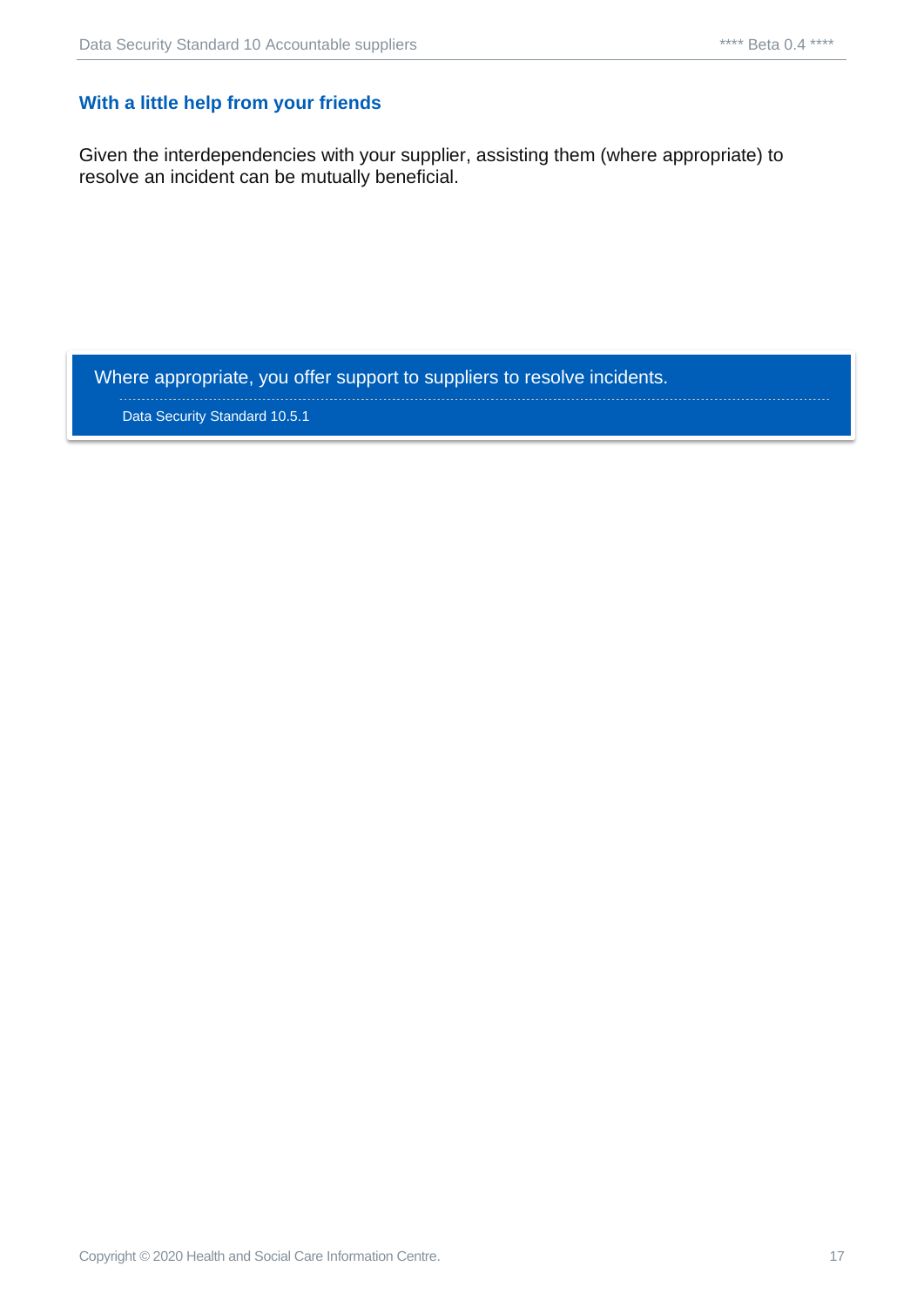## <span id="page-17-1"></span><span id="page-17-0"></span>**Appendix 1 - Table of Data Security Level 10 Assertions**

| <b>Assertion</b>                                                                                                                                                | Sub<br><b>Assertion</b> | <b>Evidence</b>                                                                                                                                                                                                                                                                 |
|-----------------------------------------------------------------------------------------------------------------------------------------------------------------|-------------------------|---------------------------------------------------------------------------------------------------------------------------------------------------------------------------------------------------------------------------------------------------------------------------------|
| <b>10.1 The</b><br>organisation can<br>name its<br>suppliers, the<br>products and                                                                               | 10.1.1                  | The organisation has a list of its suppliers<br>that handle personal information, the<br>products and services they deliver, their<br>contact details and the contract duration.                                                                                                |
| services they<br>deliver and the<br>contract<br>durations.                                                                                                      | 10.1.2                  | Contracts with all third parties that handle<br>personal information are compliant with<br>ICO guidance.                                                                                                                                                                        |
| 10.2 Basic due<br>diligence has been<br>undertaken<br>against each<br>supplier according<br>to ICO and NHS<br>Digital guidance.                                 | 10.2.1                  | Your organisation ensures that any<br>supplier of IT systems that could impact<br>on the delivery of care, or process<br>personal identifiable data, has the<br>appropriate certification.                                                                                      |
|                                                                                                                                                                 | 10.2.3                  | Percentage of suppliers with data security<br>contract clauses in place.                                                                                                                                                                                                        |
|                                                                                                                                                                 | 10.2.4                  | Where services are outsourced (for<br>example by use of cloud infrastructure or<br>services), the organisation understands<br>and accurately records which security<br>related responsibilities remain with the<br>organisation and which are the supplier's<br>responsibility. |
|                                                                                                                                                                 | 10.2.5                  | All Suppliers that process or have access<br>to health or care personal confidential<br>information have completed a Data<br>Security and Protection Toolkit, or<br>equivalent.                                                                                                 |
| 10.3 All disputes<br>between the<br>organisation and<br>its suppliers have<br>been recorded and<br>any risks posed to<br>data security have<br>been documented. | 10.3.1                  | List of data security incidents – past or<br>present – with current suppliers who<br>handle personal information.                                                                                                                                                               |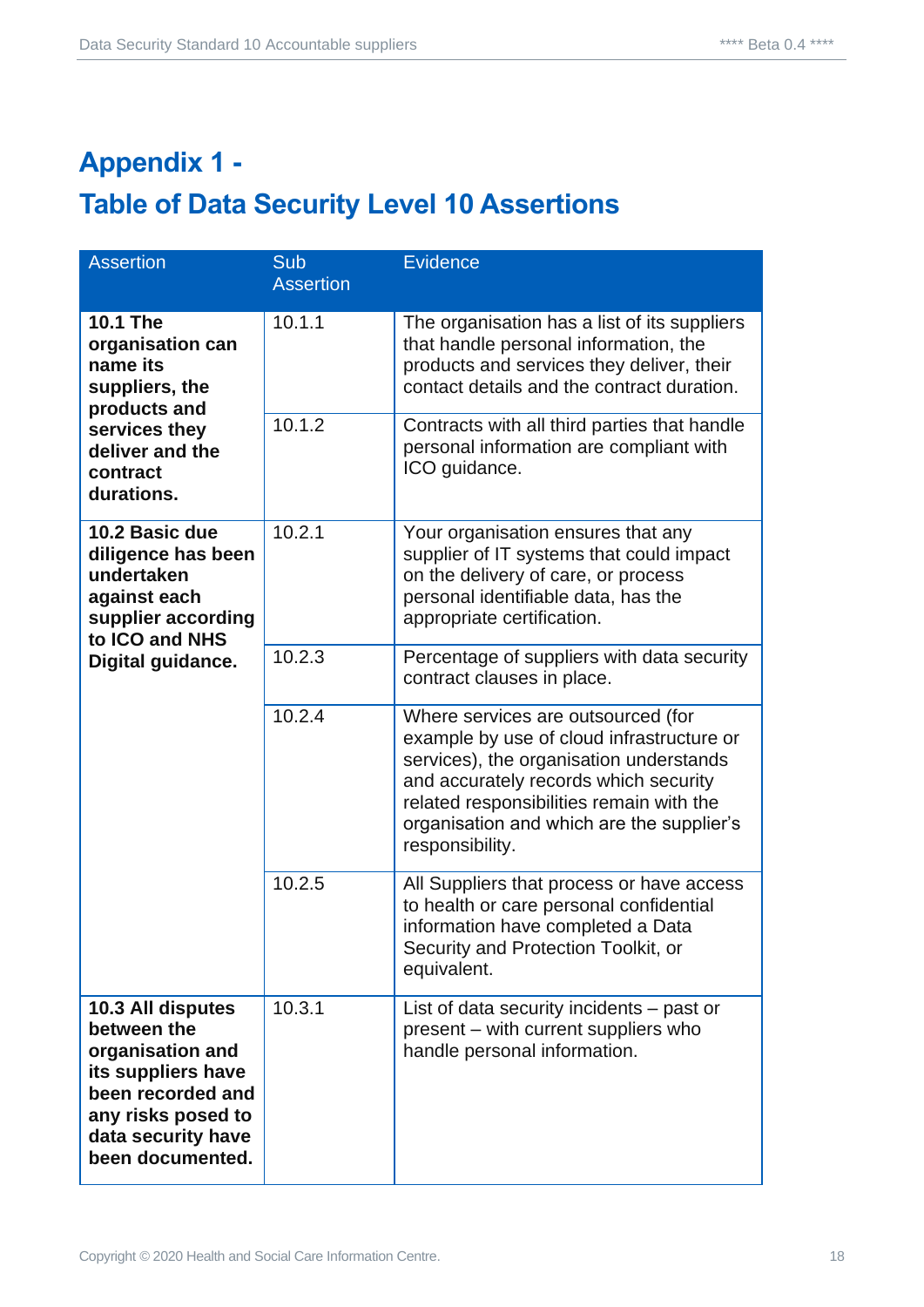| 10.4 All instances<br>where<br>organisations<br>cannot comply<br>with the NDG<br><b>Standards</b><br>because of<br>supplier-related<br>issues are<br>recorded and<br>discussed at<br>board | 10.4.1 | List of instances of suppliers who handle<br>health and care data not complying with<br>National Data Guardian standards, with<br>date discussed at board or equivalent<br>level. |
|--------------------------------------------------------------------------------------------------------------------------------------------------------------------------------------------|--------|-----------------------------------------------------------------------------------------------------------------------------------------------------------------------------------|
| <b>10.5 The</b><br>organisation<br>understands and<br>manages security<br>risks to networks<br>and information<br>systems from your<br>supply chain.                                       | 10.5.1 | Your organisation's approach to risk<br>management includes the risks to your<br>services arising from supply chain.                                                              |
|                                                                                                                                                                                            | 10.5.2 | Where appropriate, you offer support to<br>suppliers to resolve incidents.                                                                                                        |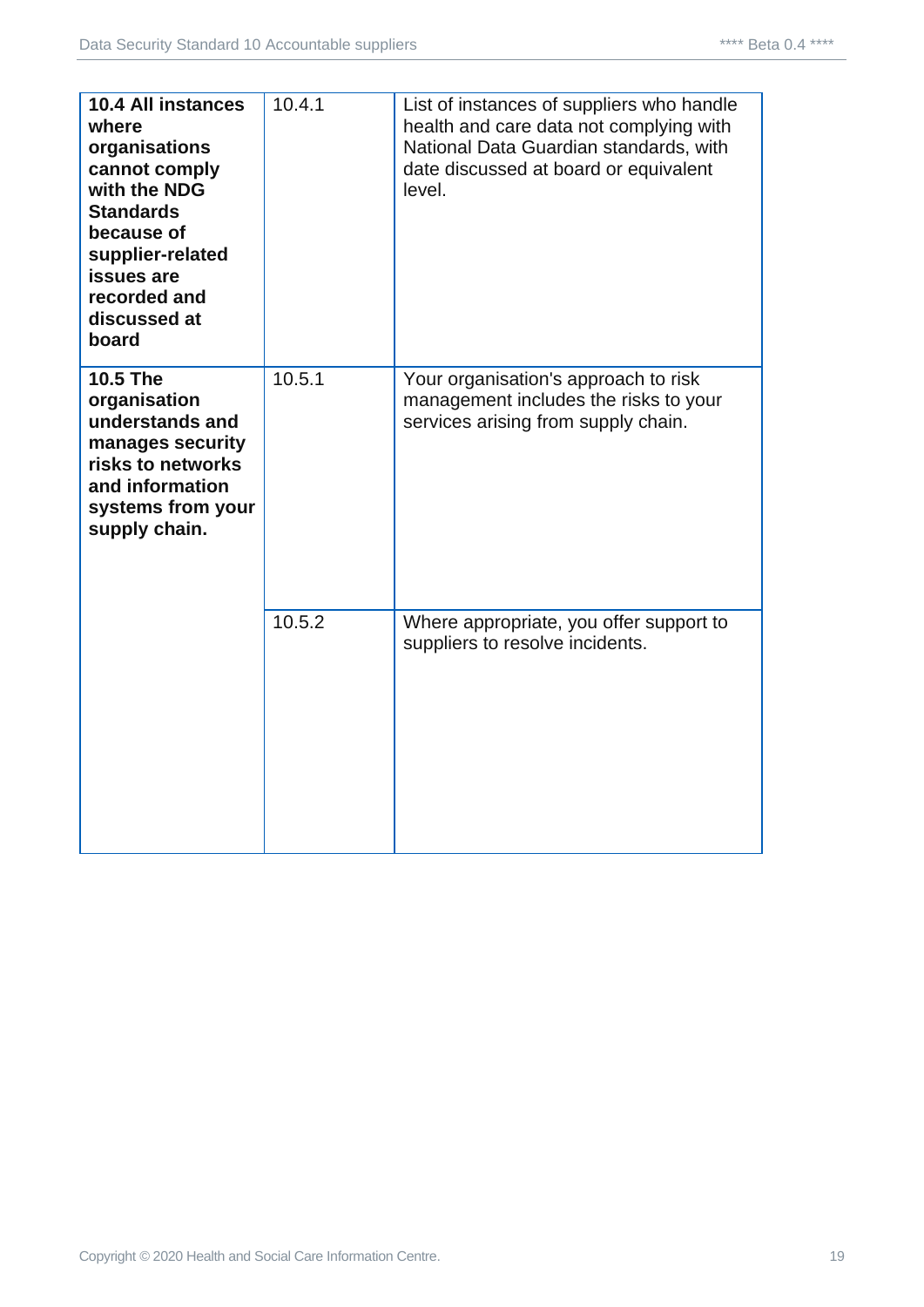## <span id="page-19-1"></span><span id="page-19-0"></span>**Appendix 2 - Useful resources**

#### **Cyber security risks in the supply chain: National Cyber Security Centre**

An introduction to cyber security risks in supply chains and also provides examples to highlight the benefits of an inclusive approach.

<https://www.ncsc.gov.uk/guidance/cyber-security-risks-supply-chain>

#### **Guide to GDPR accountability and governance contracts: Information Commissioner's Office**

[https://ico.org.uk/for-organisations/guide-to-the-general-data-protection-regulation](https://ico.org.uk/for-organisations/guide-to-the-general-data-protection-regulation-gdpr/accountability-and-governance/contracts/)[gdpr/accountability-and-governance/contracts/](https://ico.org.uk/for-organisations/guide-to-the-general-data-protection-regulation-gdpr/accountability-and-governance/contracts/)

#### **GDPR Regulations: The European Parliament and the Council of the European Union**

On the protection of natural persons with regard to the processing of personal data and on the free movement of such data and repealing Directive 95/46/EC (General Data Protection Regulation).

<http://eur-lex.europa.eu/legal-content/EN/TXT/PDF/?uri=CELEX:32016R0679&from=EN>

#### **GDPR guidance contracts and liabilities between controllers and processors: Information Commissioner's Office**

These pages sit alongside our overview of the GDPR and provide more detailed, practical guidance for UK organisations on contracts between controllers and processors under the GDPR.

[https://ico.org.uk/media/about-the-ico/consultations/2014789/draft-gdpr-contracts-guidance](https://ico.org.uk/media/about-the-ico/consultations/2014789/draft-gdpr-contracts-guidance-v1-for-consultation-september-2017.pdf)[v1-for-consultation-september-2017.pdf](https://ico.org.uk/media/about-the-ico/consultations/2014789/draft-gdpr-contracts-guidance-v1-for-consultation-september-2017.pdf)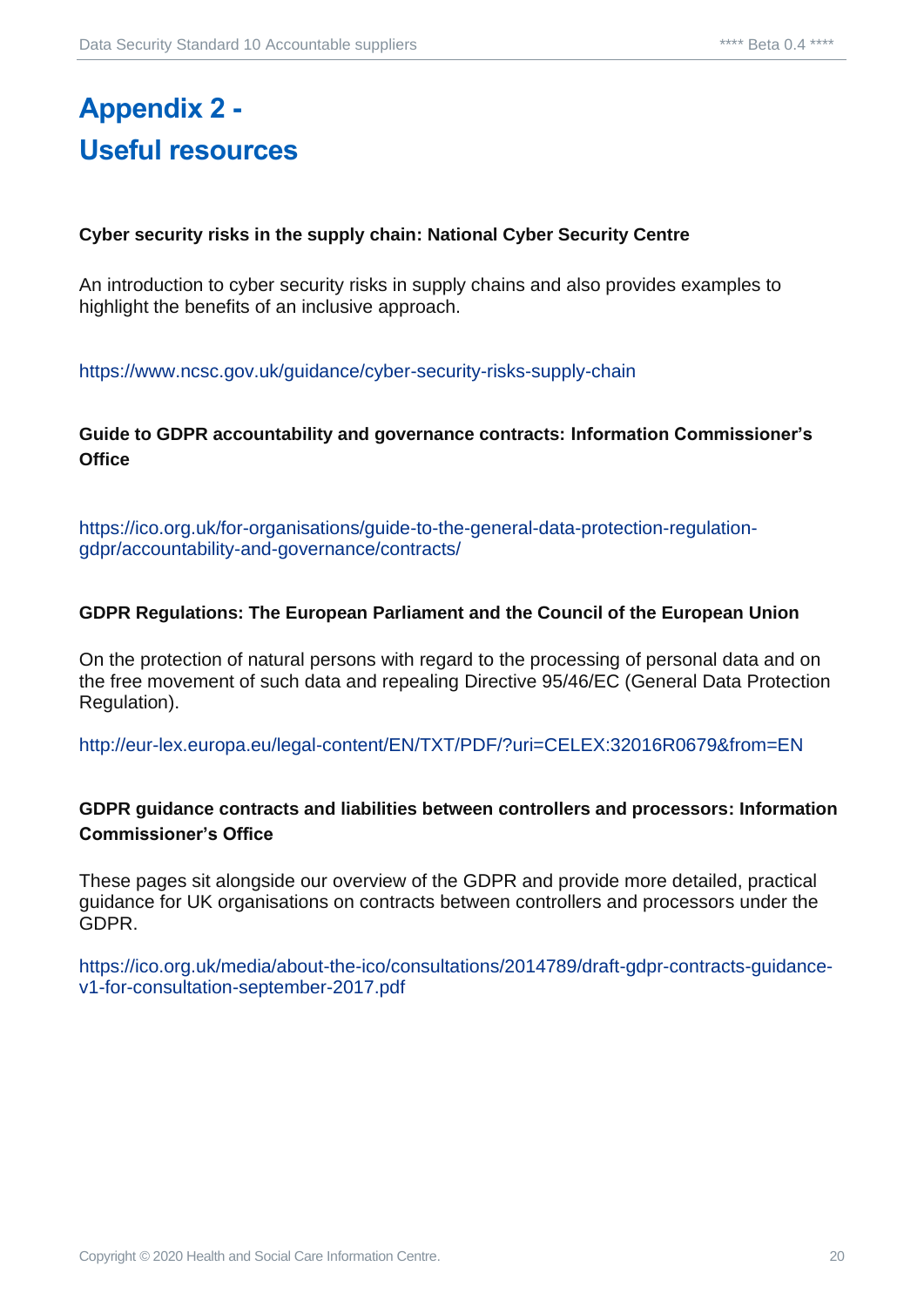#### **GDPR checklist: Information Commissioner's Office**

Use our checklists to assess your compliance with data protection law and find out what you need to do to make sure you are keeping people's personal data secure. Once you have completed each self assessment checklist a short report will be created suggesting practical actions you can take and providing links to additional guidance you could read that will help you improve your data protection compliance.

https://ico.org.uk/for-organisations/sme-web-hub/checklists/data-protection-self-assessment/